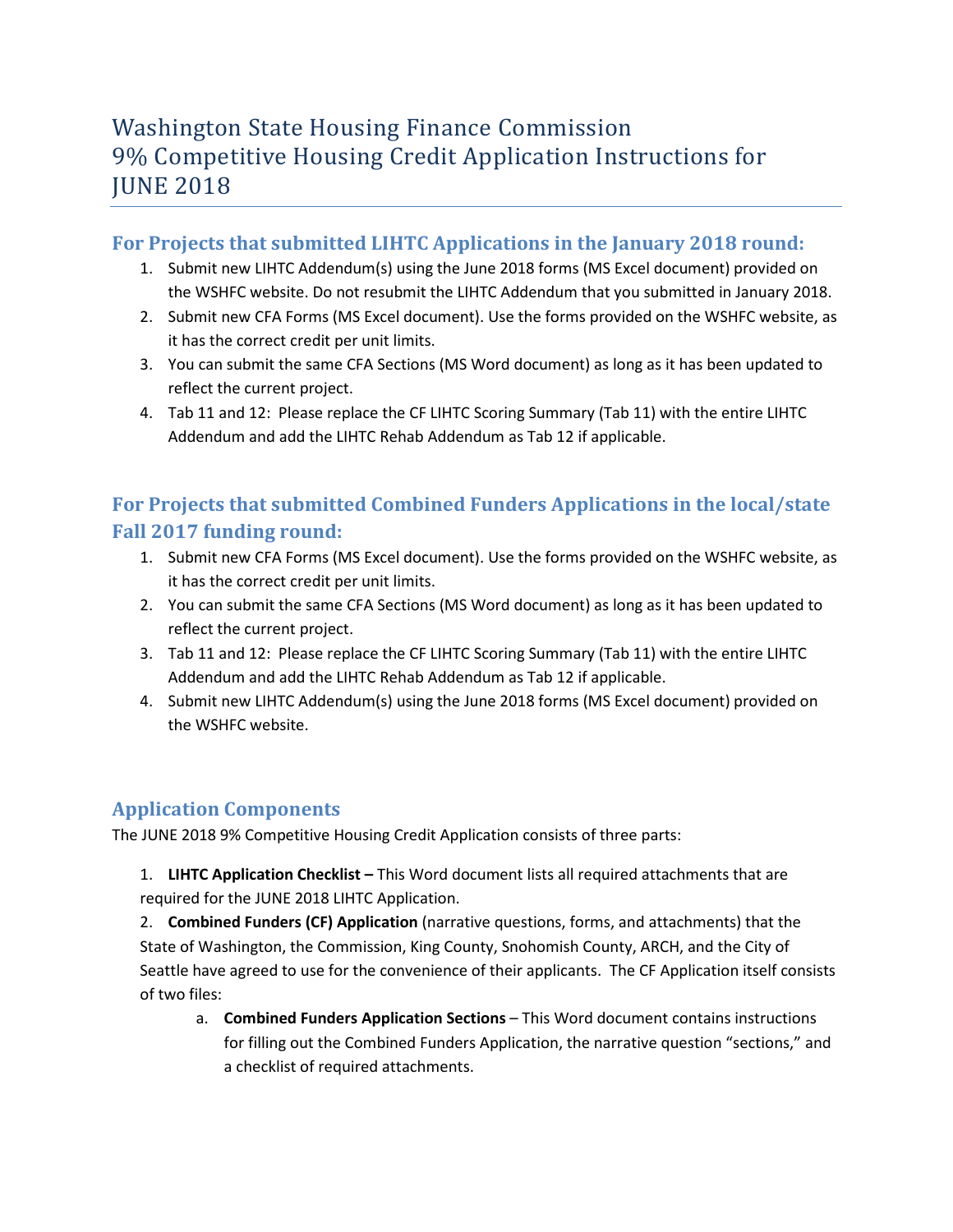- b. **Combined Funders Application Forms –** This Excel workbook contains the required budgets, pro forma and other numerical parts of the application.
- 3. **LIHTC Addendum** contains additional questions and information unique to the LIHTC program and not required by the other funders participating in the CF Application. The LIHTC Addendum is consists of two parts:
	- a. **LIHTC Addendum Forms –** This Excel workbook contains the additional information, including the LIHTC Allocation Scoring criteria, required by the LIHTC program.
	- b. **LIHTC Rehab Addendum Forms**  This Excel workbook requests information specific to Rehab projects applying for 9% Housing Tax Credits.

## **Application Assembly**

One original *hard copy* one *electronic copy* on CD or flash drive are required to be submitted by the application deadline.

### **Application Binder**

For the JUNE 2018 9% Competitive Housing Credit round, we are requiring hard copies of the application and forms only. One original hard copy with signatures must be submitted in a 3-ring binder with 12 tabbed sections (Note: The 12<sup>th</sup> tab is for Rehab projects only). All attachments will be submitted electronically.

- 1. **Inside Front Cover of 3-ring Binder:** Affix the CD or flash drive to the inside front cover of the application binder. See below for instructions on the electronic copy.
- 2. **First Pages of Binder:** The LIHTC Application Checklist should be placed as the first pages in the application binder, in front of the tabbed sections.

### 3. **12 Tabbed Sections:**

- a. For each tab:
	- i. First, insert the responses to the narrative questions of that **CF Section**.
	- ii. Second, insert that tab's relevant **CF Forms**. There is no need to add separator sheets between the various forms within a tab.
- b. Replace CF tab 11 with the LIHTC Addendum
- c. Add LIHTC Rehab Addendum as tab 12 if applicable

### **Electronic Copy**

Applicants must submit all of the application materials electronically on a USB flash drive or CD. **Applicants must also submit a MS Word version of the project's legal description**. WSHFC will not accept the submission of application documents via email or over the internet.

When compiling the CD or flash drive, please order folders according to the Application Checklist. Please refer to the following visual as a guide: